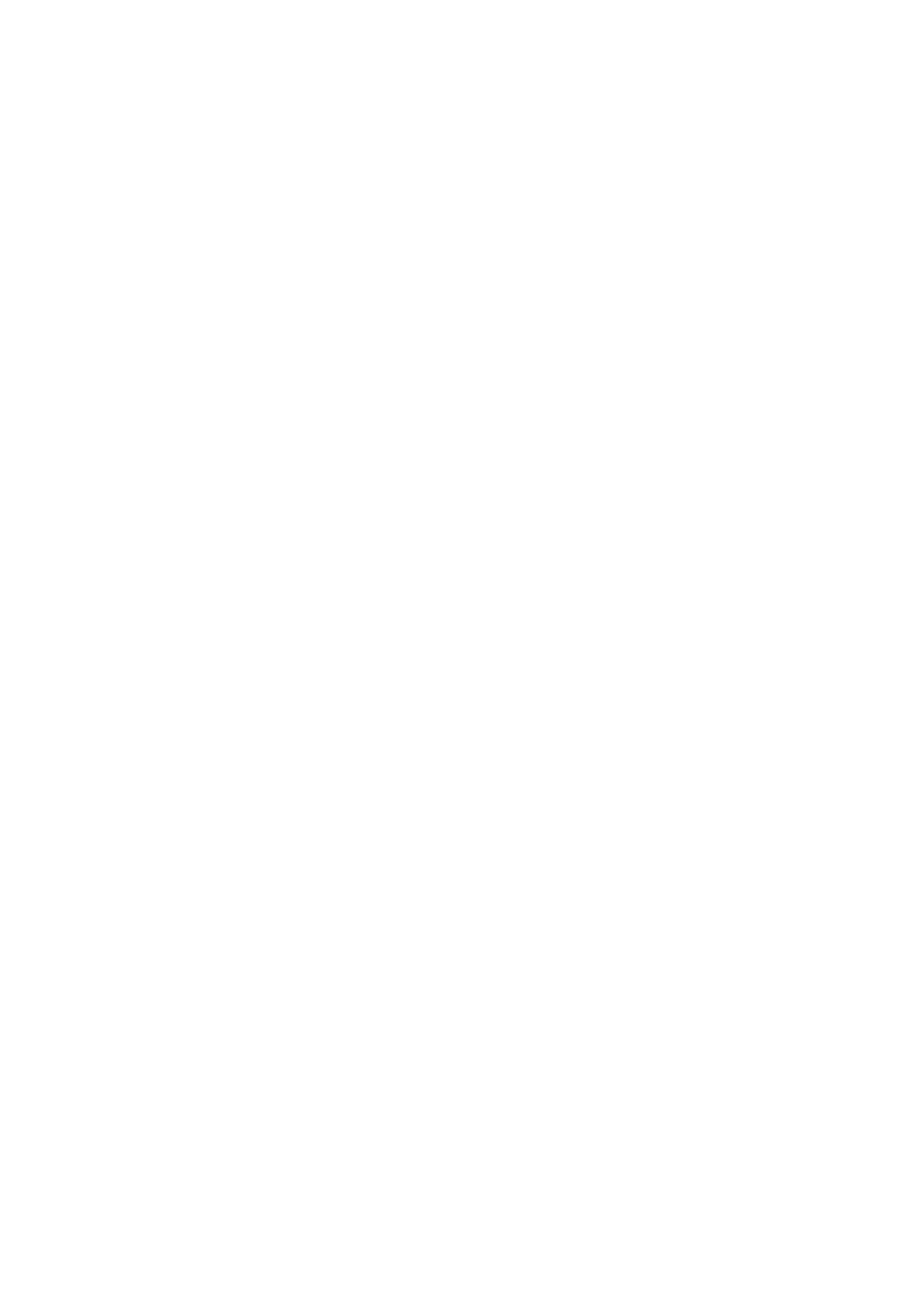## Doc. PhDr. Ivana Holzbachová, CSc. (1946)

Vystudovala filozofii a historii na filozofické fakultě Masarykovy univerzity v Brně; diplomová práce o W. Sombartovi 1968, doktorská práce 1969. Pak pracovala jako vědecká pracovnice na Katedře filozofie MU v Brně. Titul CSc. získala v r. 1974; pak pracovala v různých vědeckých funkcích na katedře filozofie, protože z politických důvodů nesměla přednášet. V r. 1990 byla jmenována docentkou dějin filozofie. Soustřeďuje se především na otázky filozofie dějin, a to jak na velké osobnosti tohoto odvětví filozofie, tak na jednotlivé



problémy. Otázka vědeckosti historiografie ji vedla k zájmu o problematiku teorie vědy. Zabývá se změnami v chápání vědy od její klasické definice závislé na vzoru mechanické fyziky, až k moderním teoriím K . R. Poppera, T. S. Kuhna a S. Toulmina. Domnívá se, že na tomto základě je potřeba znovu promyslit vztahy mezi přírodními a společenskými vědami. Uveřejnila také překlady (z odborné literatury, ale i beletrie), zvláště z francouzštiny, ruštiny, němčiny a španělštiny. Od r. 1990 je předsedkyní Jednoty filosofické v Brně a šéfredaktorkou časopisu MU *Universitas.* 

Ivana Holzbachovâ studied at the Faculty of Philosophy in Brno (philosophy and history) and graduated in 1968 (the subject of her graduation thesis was Werner Sombart). In the following year she received her PhDr degree again with a thesis about Werner Sombart. She worked as a PhD student at the Department of Philosophy and Methodology of Sciences at the Faculty of Philosophy of the then J.E.Purkyne University in Brno until 1974; her PhD dissertation thesis was entitled ..Controversy over the Scientific Interpretation of History as a Regular Developmental Process" (reflections from the history of philosophy). Since then she has been engaged at the Department of Philosophy in various professional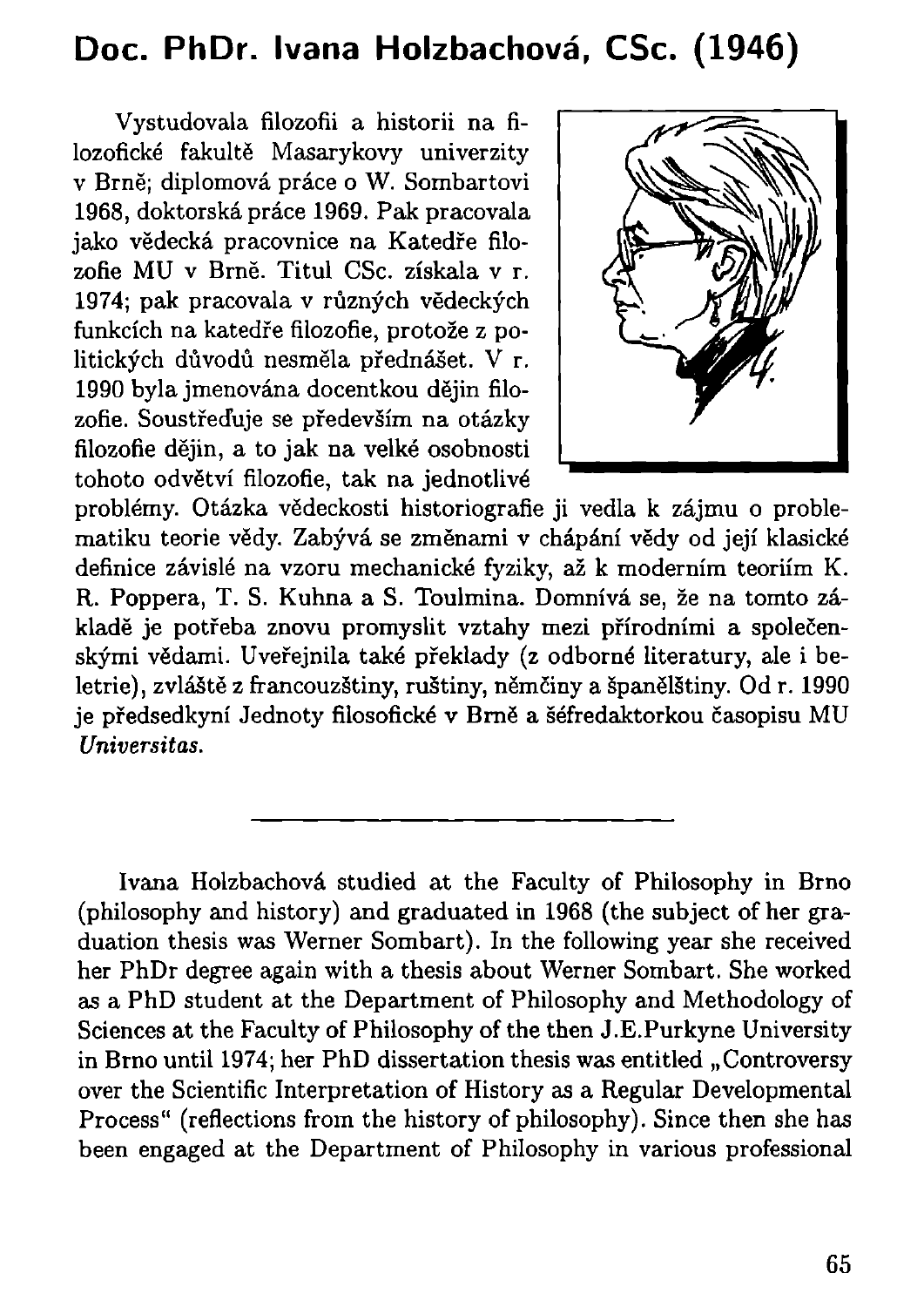capacities because for political reasons she was not allowed to teach. In 1990 she was appointed associate professor in the history of philosophy. Her main interest is the history of philosophy; she devoted her studies to important personalities and to individual issues of this discipline. Her interest in the scientific character of historiography brought her to general issues associated with the theory of science. In addition to professional publications she is the author of a number of translations (professional articles and books and also fiction), particularly from the French language, but also from Russian, German and Spanish. Most of her studies appear in the SPFFBU, FČ, ČSČH and ČH. Since 1990 she has been chairwoman of the Brno branch office of the Philosophical Association and editor-in-chief of the MU *Universitas* revue.

Studierte Philosophie und Geschichte auf der Philosophischen Fakultät der Masaryk-Universität in Brünn; Diplomarbeit über W. Sombart 1968, Doktorarbeit 1969. Dann arbeitete sie als wissenschaftliche Mitarbeiterin auf dem Institut für Philosophie der PhF der MU Brünn. Der erste wissenschaftliche Grad (CSc.) gewann sie 1974; seitdem arbeitete sie in verschiedenen wissenschaftlichen Stellungen auf dem Institut für Philosophie, denn aus politischen Gründen dürfte sie keine Vorlesungen halten. Im Jahre 1990 wurde sie zu Dozentin für Philosophiegeschichte. Sie orientiert sich vor allem auf die Fragen der Philosophie der Geschichte, was einerseits ihre Arbeiten über großen Persönlichkeiten dieses Philosophie-Zweiges, andererseits ihre Werke über einzelne Probleme der Geschichtsphilosophie bezeugen. Das Problem der Wissenschaftlichkeit in der Geschichtsschreibung führte sie zum Interesse für die mit der Wissenschaftstheorie verbundene Problematik. Sie analysiert die Änderungen in der Auffassung der Wissenschaft seit ihrer klassischen, von dem Vorbild der mechanischen Physik abhängenden Definition, bis zu heutigen Theorien von K . R. Popper, T. S. Kuhn und S. Toulmin. Sie ist der Einsicht, das es notwendig ist auf diesem Grund die Beziehungen zwischen Natur- und Geisteswissenschaften neu durchzudenken. Sie veröffentlichte auch mehrere Übersetzungen (Fachliteratur, aber auch schöne Literatur), besonders aus dem Französischen, Russischen, Deutschen und Spanischen. Seit 1990 ist sie Vorsitzende der Vereinigung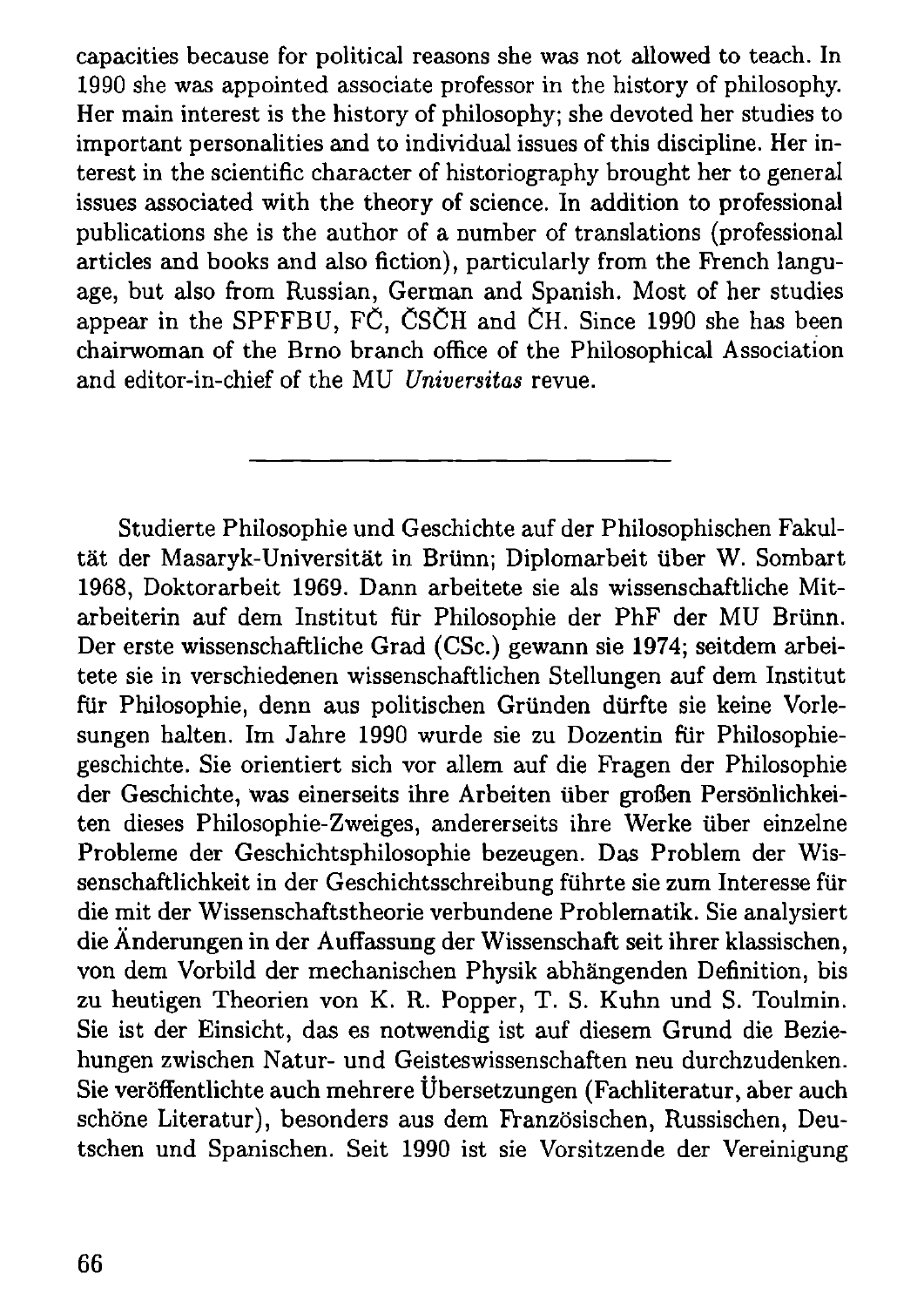der tschechischen Philosophen in Brünn und leitet die Universitätsrevue *Universitas.* 

Elle a étudié la philosophie et l'histoire à la la Faculté des Lettres de l'Université Masaryk de Brno en rédigeant son mémoire de diplôme (1968) et de doctorat de l'Université (1969) consacrés à Werner Sombart. Elle a soutenu sa thèse consacrée à l'histoire de la philosophie de l'histoire en 1974. Elle a occupé depuis plusiuers postes de recherches au sein du Département de philosophie de la Facultés des Lettres de l'Université Masaryk de Brno en passant son habilitation en 1990.

Son sujet de prédilection reste la philosophie de l'histoire, ainsi que les problème de la théorie de la science en général. Elle s'occupe surtout des transformations advenues dans le concept de la science depuis sa forme classique influencée par la physique mécanistique jusqu'à sa forme actuelle, contenue essentiellement dans les travaux de K . R. Popper, T. S. Kuhn ou S. Toulmin, p.ex. Elle pense qu'il faut refléter de nouveau à la suite de ces transformations les rapports des sciences de la nature et des sciences humaines. A côté de ses propres travaux, elle a traduit plusieurs ouvrages scientifiques ainsi que littéraires du français, du russe, de l'allemande et de l'espagnole. Elle publie dans plusieurs revues scientifique de la langue tchèque. Elle préside depuis 1990 la Société philosophique de Brno et elle est éditrice de la revue *Universitas*, la revue de l'Université Masaryk.

## **Bibliografie**

- *• Věda a postmoderna v díle P. Feyerabenda a S. Toulmina,* in Filosofie po postmoderně, Brno: Masarykova univerzita, 2001, s. 109- 122.
- *Dějiny společenských teorií,* Brno: Masarykova univerzita v Brně, 2000.
- *Filozofické a metodologické problémy vědy,* Brno: Masarykova univerzita, <sup>2</sup>2000.